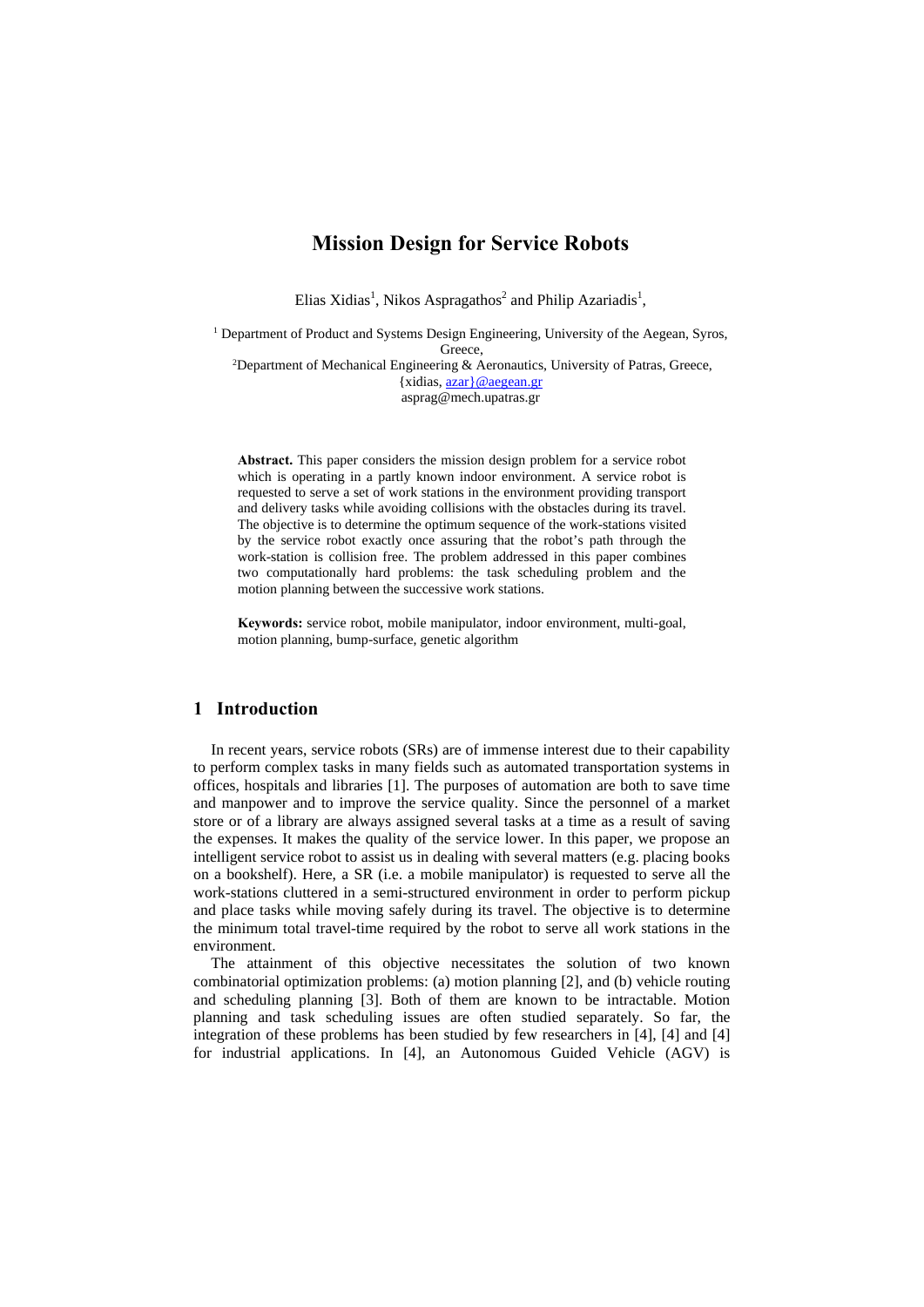demanded to serve timely (providing delivery tasks) as many work stations in a 2D industrial environment as possible. The proposed methodology consists of two phases: First, the vehicle's environment is mapped onto a 2D B-Spline surface embedded in 3D Euclidean space using a robust geometric model. Then, a modified genetic algorithm is applied on the generated surface to search for an optimum legal path that satisfies the requirements of the vehicle's mission. However, this work considers only one moving AGV and does not take into account the corresponding kinematics constraints. In [5] a methodology is presented for modeling and controlling a flexible material handling system (MHS), composed of AGVs, suitable for flexible manufacturing systems. The AGVs incorporate artificial intelligence and mobile robotics techniques in order to calculate their paths. The MHS makes use of a decentralized navigation control and a distributed Petri net in order to achieve higher flexibility and autonomy. However, the method is not globally optimal because the generated paths are not taking into account the task scheduling procedure. In [6], a set of AGVs is requested to serve all the work stations cluttered in a 2D industrial environment. Each AGV starts from its depot, passes through a number of work stations (from each one exactly once) and returns back to its depot. The objective is to determine the minimum total travel-time required by the AGVs to serve all work stations in the 2D environment. It must be noticed that, every work station is allowed to be served by only one AGV. Furthermore, the number and the sequence of the work stations which is served by a vehicle are not predetermined. In order to achieve this goal, they utilize the concept of Bump-Surfaces to perform a global search of the solution space in order to ensure an optimal routing-scheduling and motion planning for the set of AGVs moving in the given 2D environment. Then, the entire problem is formulated as an optimization problem which is resolved using a modified GA.

In this paper, we present an approach which combines some of the positive characteristics of several previous approaches with new ideas to generate an approach that provides an effective solution to the problem of mission design of a SR moving in an indoor environment. The advantages of the approach are: (a) The SR' path is generated by taking into account the environment's geometry, the depot location, the number and location of predefined stations and the scheduling algorithm. (b) The generated path is smooth and collision-free. (c) The integration of path and velocity planning provides the optimal or near optimal solution for the whole system. In addition, a time optimal algorithm is presented for motion planning of the manipulator for pick and place objects at the stations. The key-element of the approach is the representation of the workspace through a single mathematical entity using the Bump-Surface concept presented in [7]. The entire problem is formulated as a constrained global optimization problem which is resolved using a Genetic Algorithm (GA) [8].

## **2 Mission Design Problem: General Assumptions and Notations**

Consider a SR moving in a library environment, in which obstacles (either static or moving) exist. Here, moving obstacles correspond to customers, employees and to any other moving object such as another SR, in the library environment. The set of determined stations  $\hat{\mathcal{S}} = {\{\mathcal{S}_1, ..., \mathcal{S}_m, ..., \mathcal{S}_M\}}$ ,  $M \ge 1$ , represents the desk and the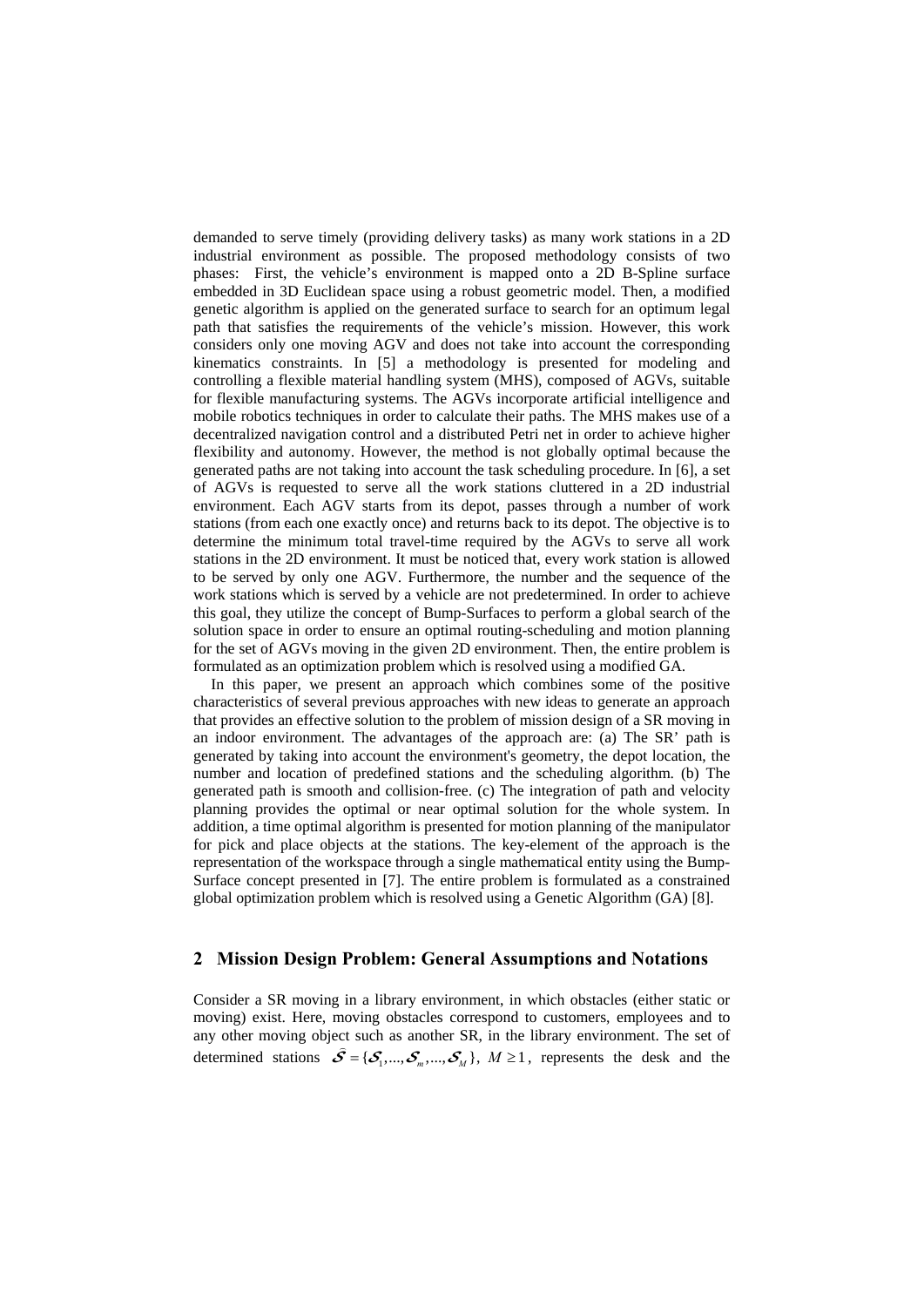bookshelves where the SR should pick up or place books. A typical example of such dynamic scenario. The overall requirements that must be taken into account are: (**i**) In order to simplify the representation of the SR' environment, we construct a 2D environment  $\mathcal W$  by the projection of the initial 3D environment in the  $u_1 u_2$ -plane. (**ii**) The SR is a mobile manipulator, where the mobile platform is represented by a rectangular-shaped body with two rear wheels and two directional front wheels with a limited steering angle [2] and a PUMA 560 is mounted in the center of the top of the mobile platform. (**iii**) The SR it is equipped with range-sensors encircled around it. The set of sensors defines a region  $RS$ , which is encircled by a circle of radius  $r<sub>s</sub>$ located in the middle of the robot's body. The set of sensors measures in real-time: the location, the geometry and the instantaneous speed vector (velocity and direction) of the obstacles which are detected by the sensors. (**iv**) The SR is moving only forward with variable velocity in the interval  $(0, v_{max}]$ . (**v**) A SR's path always starts from the library desk (depot), goes through all the stations (each station should be served only once) and terminates at the library desk. (**vi**) Each station  $S_m$  is associated with a feasible region, which is represented by a circle, in which the mobile platform can be located to perform a pick and place task without violating the constraints of the manipulator and of the environment (obstacles). (**vii**) The moving entities are represented by circular disks. (**viii**)The dynamic constraints of the SR are ignored. (**ix**)The static obstacles, such as walls and bookshelves, have fixed and known geometry and location.

In the following of this paper, an approach is presented for the determination of the optimal path for a service robot distributing books and putting them in the right bookshelves taken into account the robot and environment constraints as well as the aforementioned requirements.

#### **2.1 The workspace model**

For the representation of the SR' workspace we adopt the method based on the Bump-Surface introduced by Azariadis and Aspragathos [7]. The Bump-Surface concept is a method that represents the entire workspace by using a B-Spline surface embedded in a higher dimension Euclidean Space. The construction of the Bump-Surface *S* is based on a control-points net with variable density depending on the required pathplanning accuracy, i.e., denser the grid, higher the accuracy. In addition, due to the flexibility of the B-Spline surfaces we can capture the desired accuracy by taking advantage of their ability for local and global control [9].

### **3 Optimal Mission Design**

In this section an integrated approach is presented for optimal multi-target mission planning of a mobile platform in partly known environments cluttered with known static obstacles and unknown moving ones, as well as the motion planning of a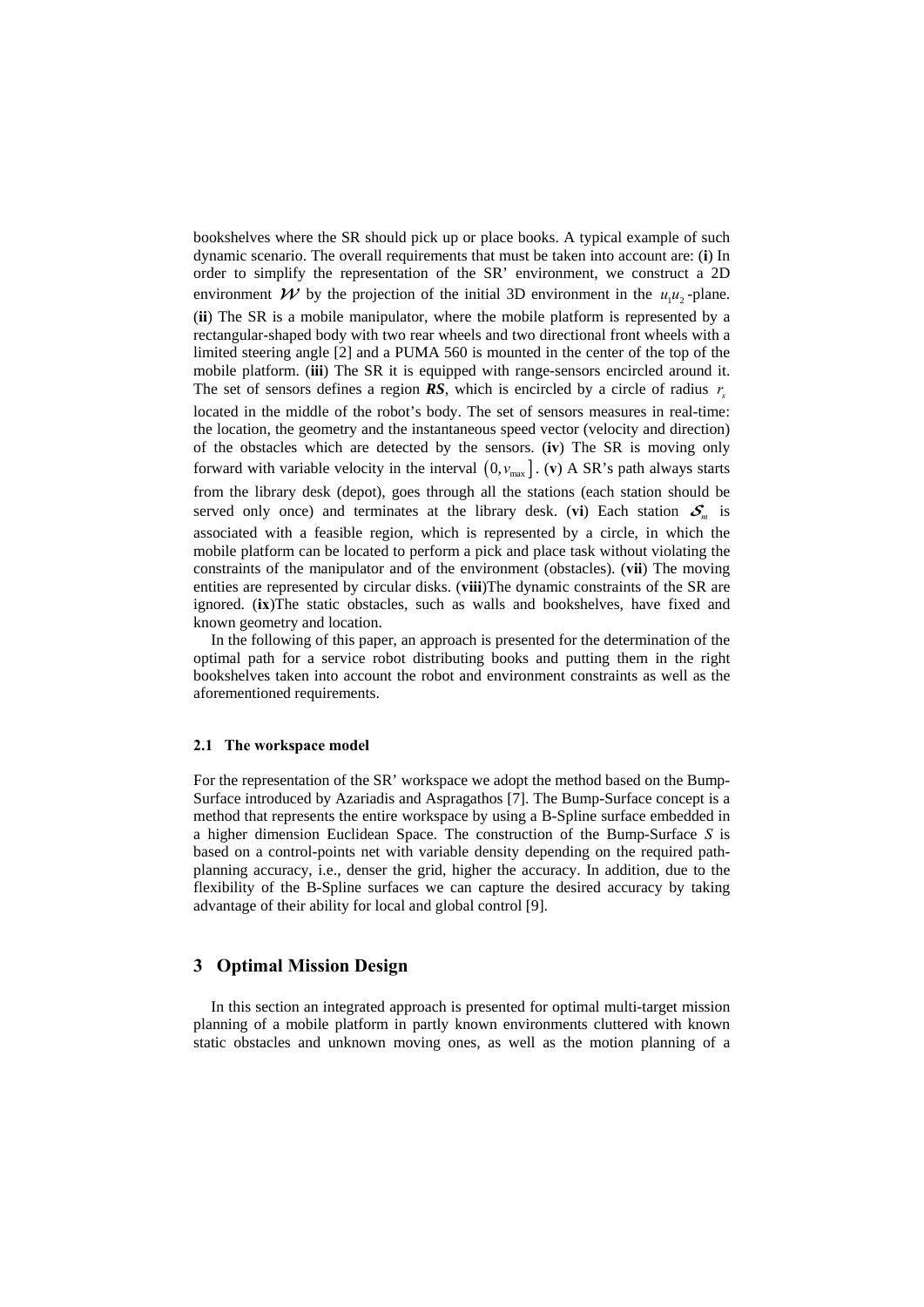manipulator mounted on the platform and performing manipulations at the target locations.

#### **3.1 Mission design in static environment**

The main objective of this Section is to simultaneously determine the schedule and the path for a SR taking into account only the static obstacles of the environment and the dimension of the mobile platform. Following the results from [6], the mission design problem for the static environment is formulated as an optimization problem given by

$$
\min(t_p)
$$
  
subject to  $k_i \le k_{max}$ ,  $i = 1,..., N_c$  (1)

where  $t_p$  is the time required for the platform to travel along  $\mathbf{R}(s)$ . The minimization of problem (1) with respect to the control points **p***i* leads to a collision-free path for the platform, which satisfies all the requirements.

A modified GA has implemented to deal with the mission design problem in the static environment. A mixed integer and floating-point representation was selected for encoding of the variables [6].

#### **3.2 Avoiding moving obstacles**

Once the global path  $\mathbf{R}(s)$  has been created, the robot starts to move along this path in order to serve the stations. If the SR detects a moving obstacle entering in the *RS* region another algorithm is activated to modify the initial trajectory. In this part of the paper the algorithm introduced in [10] for the deviation from the initial path is presented in brief.

At every point  $\mathbf{R}_i$ ,  $i = 1,..., N_c$  (which correspond to the time instance  $t_i$ ) of  $\mathbf{R}(s)$ , the SR using the set of the onboard range-sensors checks if any of the moving obstacles are entered in the region *RS* . If there are no moving obstacles in the region **RS**, then the robot moves to the next point **R**<sub>*i*<sup>11</sup></sub> of **R**(*s*) without modifying its motion. If SR detects a moving obstacle then, taking into account the necessary information of the onboard sensors, it is able to compute the relative velocity  $v_{r_0}(t_i)$ between the SR and the moving obstacle. By computing the  $v_{r}$  ( $t_i$ ) we can determine if a collision occurs (for details see [10]). If  $v_{r_0}(t) \le 0$ , the SR is moving away from the moving obstacle and no maneuvers are needed. If  $v_m(t) > 0$ , the SR is moving towards to the moving obstacle. In this case, the SR motion should deviate from the initial path in order to avoid collision with the moving obstacle.

Suppose that at time  $t_i$  the SR is moving towards the moving obstacle, i.e.  $v_{r}$   $(t_i)$  > 0, then, in order for the SR to avoid getting trapped in obstacles' concave regions and bypass any blocking obstacle, the geometry of the moving obstacle it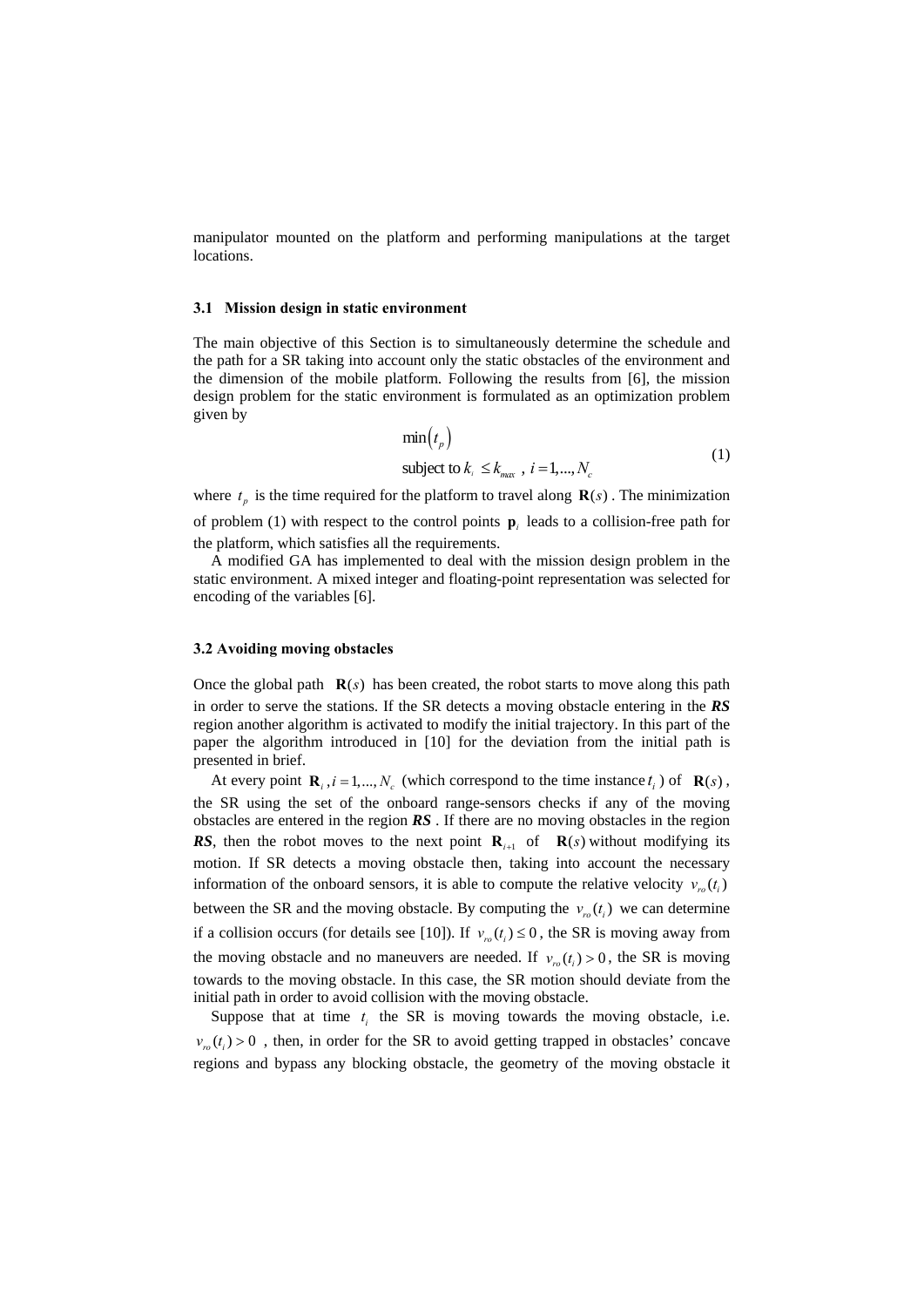should be modified. The modified obstacle derived from the union of its traces, at the time interval  $[t_i, t_{i+M}]$ , where  $t_{i+M}$  is the time instance where the SR collides with the obstacle. Then, the Bump-Surface is used in order to determine a "new" path **R'**(s) for the SR where the initial point is  $\mathbf{R}_i$  and the final point is  $\mathbf{R}_{N_c}$ . The local path planning problem is solved using a GA [8]. Finally, the SR is moving to the point  $\mathbf{R}'_1(s)$ , which corresponds to the time instance  $t_{i+1}$ , and repeats the above procedure. It must be noticed that, in order to ensure that the SR has a smooth motion the following condition is incorporated:

$$
\min(\theta(t_{i+1}) - \theta(t_i))
$$
\n(2)

where  $\theta(t_i)$  is the SR's orientation at time  $t_i$  and  $\theta(t_{i+1})$  is the SR's orientation at time  $t_{i+1}$ .

#### **3.3 Manipulator motion planning**

This section presents a method for solving the motion-planning problem for the onboard manipulator operating in a 3D environment cluttered with static obstacles. When the platform arrives to a station  $S_m$ ,  $m = 1,..., M$  stops and starts to execute a predefined task, such as to take a book from the box and put it into the bookshelf.

Using the Bump-Surface the manipulator's workspace is represented by a 3D surface embedded in  $\mathfrak{R}^4$ , which represents both the free-space and the forbidden areas of the robot's workspace. A global optimization problem is then formulated considering simultaneously the task-scheduling and the collision-free motion planning of the manipulator among the obstacles. The optimization problem is solved using a Genetic Algorithm (GA) with a special encoding that considers the multiplicity of the Inverse Kinematics [11].

In order to take into account the shape of the manipulator a set of probabilistic points  $a_n^h, v = 1,..., N$ , defined in the initial 3D environment, is selected on the surface of each  $n$ -link  $(n=2,...,6)$  according to the requested accuracy (e.g. higher accuracy is achieved using a big number of  $N$ ), where  $N$  is the overall number of probabilistic points. Thus, following the results from [6] the minimization of the following objective function,

$$
Flat = \sum_{\mu=1}^{2+\mathcal{R}+\tau} H_{\mu}
$$
 (3)

with respect to the joint variables  $\theta_{\mu} \in \mathbb{R}^{6}$ ,  $\mu = 1,...,2 + \mathcal{R} + \tau$ , satisfies the requirement for collision-free robot's configurations, where  $H_\mu$  is the "flatness" of the image  $a_v^n(s)$  on *S* (see [6]),  $2 + \mathcal{R} + \tau$  is the total number of configurations between the initial and final configuration,  $\mu$  is a robot configuration,  $\tau$  corresponds to the configurations between the successive configurations resulting from linear interpolation of the joint variables and the number  $\mathcal R$  is the intermediate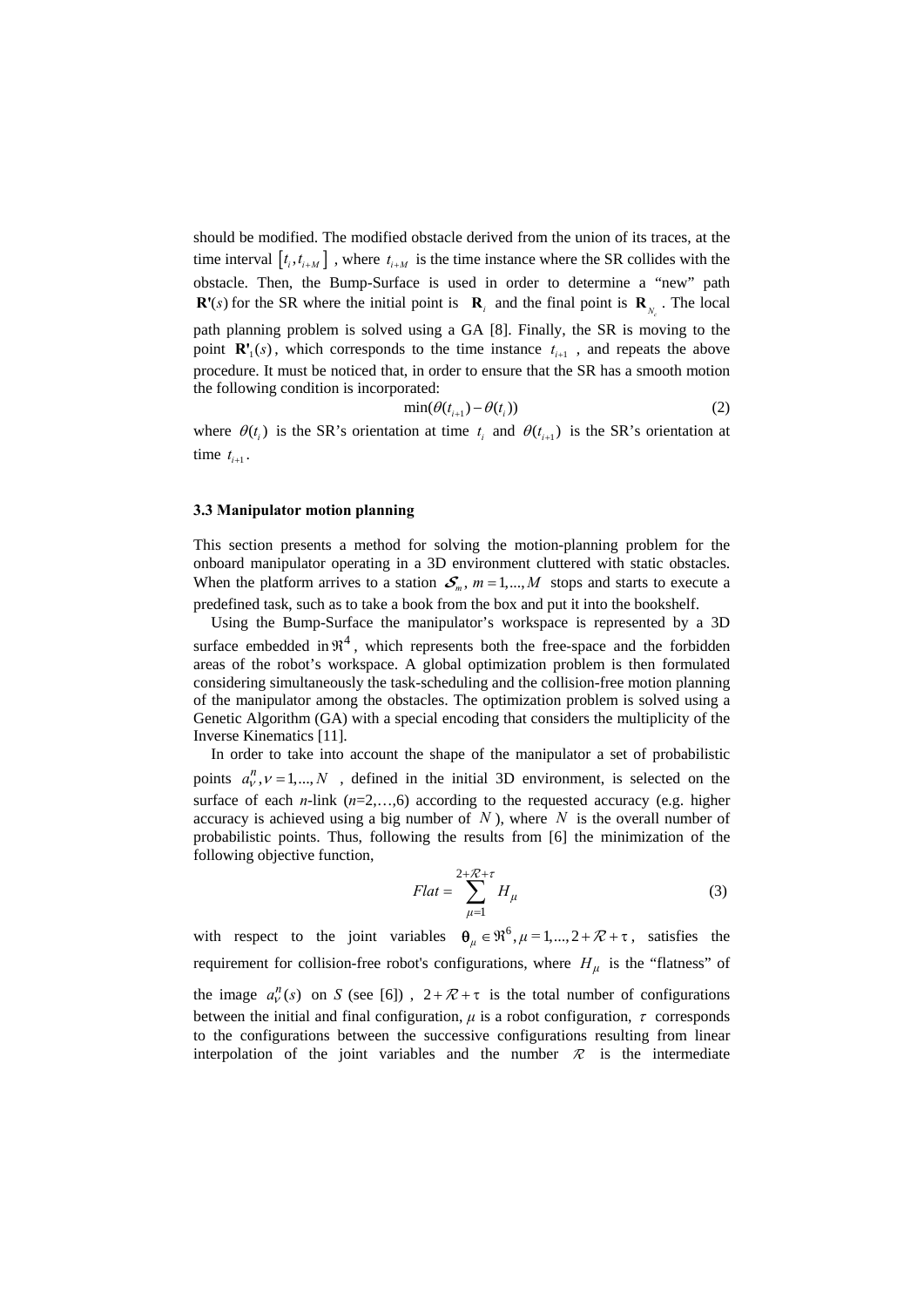configurations between two successive task-points specifies the trajectory of the robot while moving between the initial and final configuration.

The total travel time  $t_{total}$  needed to move the manipulator from the pick a book point to the place a book point through the intermediate configurations is given by

$$
t_{\text{total}} = t_A + t_{\mathcal{R}} + t_B \tag{4}
$$

where  $t_A$  is the time spent by the manipulator to travel from the pick configuration to the first intermediate configuration,  $t_{\mathcal{R}}$  is the time spent by the manipulator to travel from one intermediate configuration to another one and  $t<sub>R</sub>$  is the time spent by the manipulator to travel from the last intermediate configuration to the final configuration corresponding to the *place point* (for details see [11]) .

Thus, the multi-objective function is given by,

$$
E_M(\mathbf{\theta}) = w_1 \ t_{\text{total}}(\mathbf{\theta}) + w_2 \ Flat(\mathbf{\theta}) \tag{5}
$$

expresses the total cycle time obtained taking into account the initial and final configurations and the  $\mathcal R$  intermediate configurations and simultaneously ensures that collision avoidance while the manipulator moves between these configurations, where  $w_1$  and  $w_2$  are weight factors with  $w_1 + w_2 = 1$  and  $w_1, w_2 \ge 0$ .

For the optimization of the multi-goal motion planning problem a modified Genetic Algorithm is selected [11].

### **4 Experiments**

All simulations are implemented in Matlab and run on a Core 2 Duo 2.13 GHz PC. Due to space limits, we present in this section only one experiment.

*Test case*: The representative experiment corresponds to a library scenario shown in Fig.1, which is cluttered with narrow corridors, static and one circular moving obstacle. It assumed that the moving obstacle is moving with constant velocity  $|v_{obs}| = 0.5$  and the SR is moving only forward with variable velocity in the interval  $(0,0.5]$ . The SR has to travel between a depot and 4 work stations. The number of the unknown control points between the stations is set equal to 5. Thus the overall number of the unknown control points  $g_{n}$  is  $N_{b} = 25$ . The solution path is shown for the in Fig. 1(a). The magenta dashed curve shows the final path and the black curve shows the initial path, i.e., the path derived by taking into account only the static obstacles and the dimension of the platform. The SR passes through the stations depot- $S_1$ -  $S_3$ -  $S_4$ -  $S_2$ -depot. Fig. 1(b), shows a time instance of the proposed motion of the SR. The rectangular object (grey color) presents the mobile platform where the black dot represents the onboard manipulator and the red circular disk represent the moving object. The black circle represents the *RS* area. Fig. 2 shows the SR in front of the bookshelf (station  $S_1$ ) where the manipulator gets a book from the box and put it in the bookshelf.

As can see from the above example the proposed method is able to schedule the motion of a SR and simultaneously to produce collision free motion for the onboard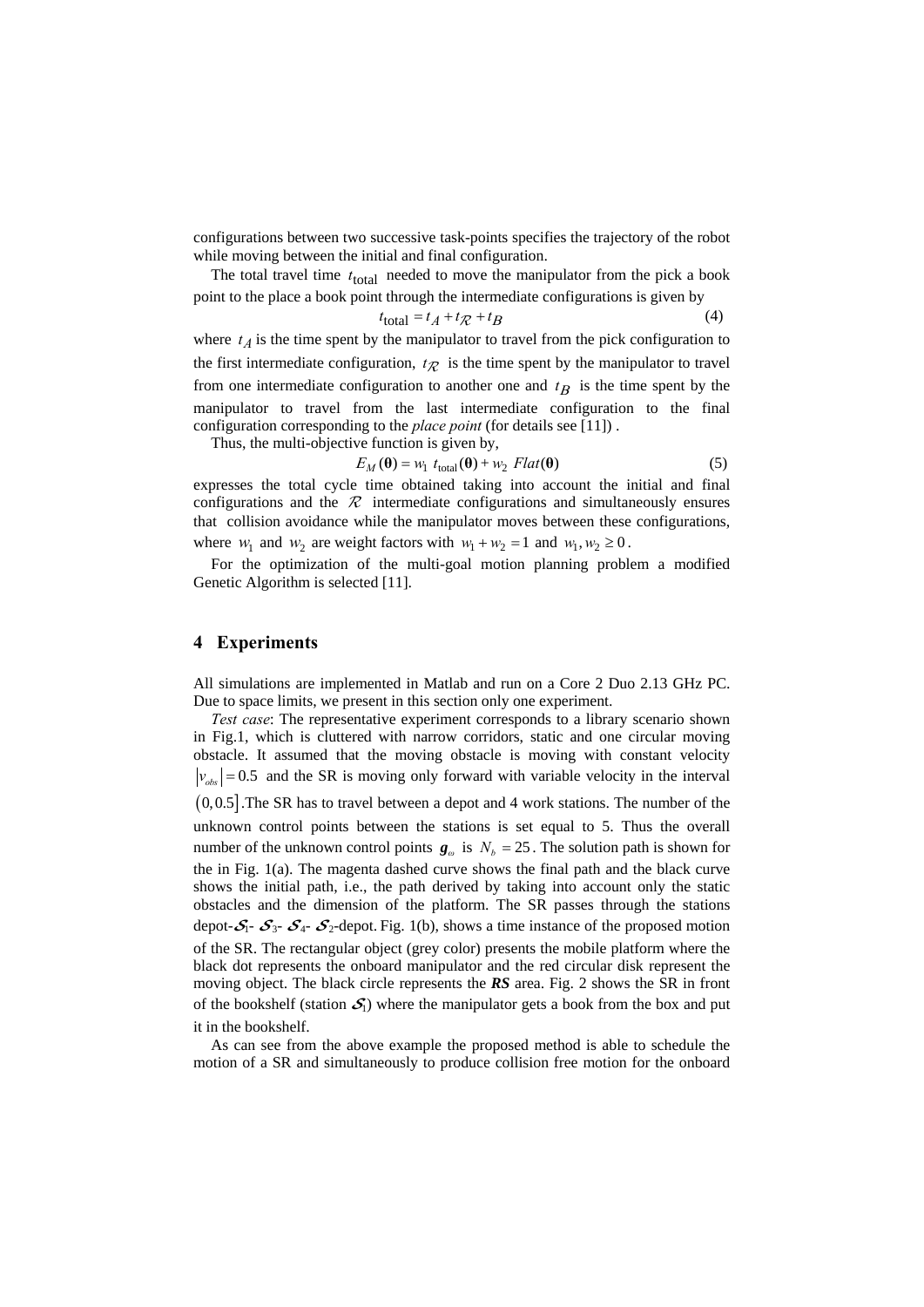manipulator in complicated environments with narrow corridors and rooms. The generated solution path satisfies (in a near optimum way) all the established mission design criteria and constraints. Furthermore, one should bear in mind that we assumed that the mobile platform is car-like robot; hence its motion is bounded by kinematic constrains (e.g. an upper bounded steering angle) therefore the motion of the platform is acceptable.



**Fig. 1:** (a): The Solution path (color magenta) and the initial path (back color. (b) A time instance of the SR's motion and the obstacle's motion.



**Fig. 2: (a)** The manipulator taking a book from the box. **(b)** The manipulator putting a book on the bookshelf.

# **5 Conclusions**

A novel approach for motion planning of a SR in a dynamic environment has been presented in this chapter. The overall problem has been resolved be applying the Bump-Surfaces in order to represent the entire environment with a single